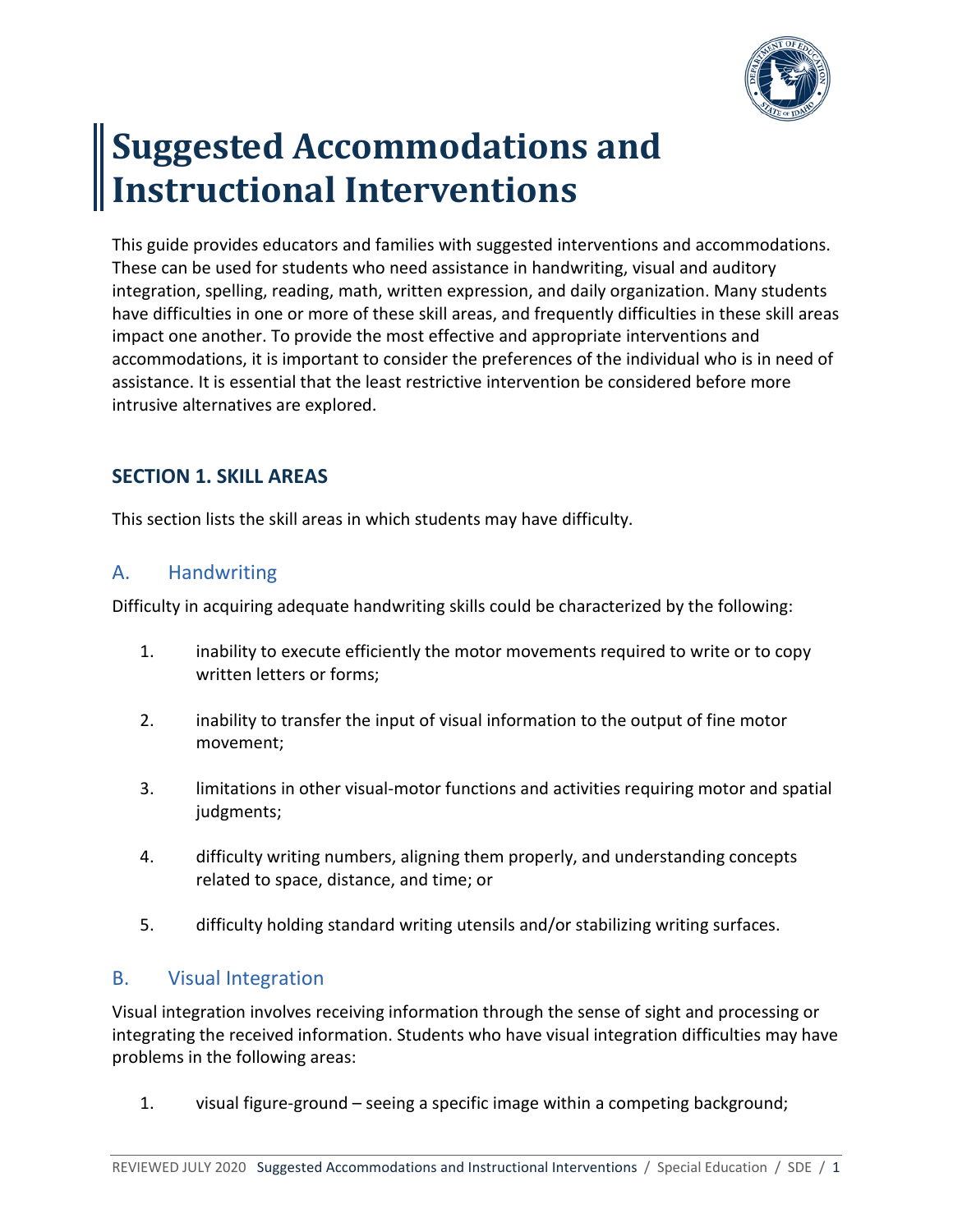- 2. visual sequencing seeing things in the correct order;
- 3. visual discrimination seeing the difference between two similar objects; or
- 4. depth perception perceiving how near of far away an object is.

## C. Auditory Integration

Auditory integration involves being able to distinguish sounds and phonemes as well as process words and sentences that are presented orally. Students who have difficulty with auditory integration may exhibit some of the following characteristics:

- 1. difficulty following verbal directions;
- 2. easily distracted by background noises;
- 3. speech reflects sound substitutions or missed words and sounds ;
- 4. slow to respond or appears confused in loud or noisy environments;
- 5. difficulty demonstrating phonemic awareness;
- 6. difficulty processing and remembering language-related tasks; or
- 7. difficulty discriminating between similar sounding words.

## D. Spelling, Grammar, and Punctuation

Spelling simultaneously requires auditory and visual discrimination, memory sequencing, analysis and synthesis, and integration. Punctuation is a system of symbols that are inserted into written material to clarify its meaning. Using correct grammar requires that a person simultaneously integrate the meaning of words, parts of speech, types of phrases or clauses, and grammatical rules. Students who have difficulty in these areas may:

- 1. spell words with missing letters;
- 2. lack subject-verb agreement in writing and/or orally; or
- 3. display writing that does not reflect oral language skills.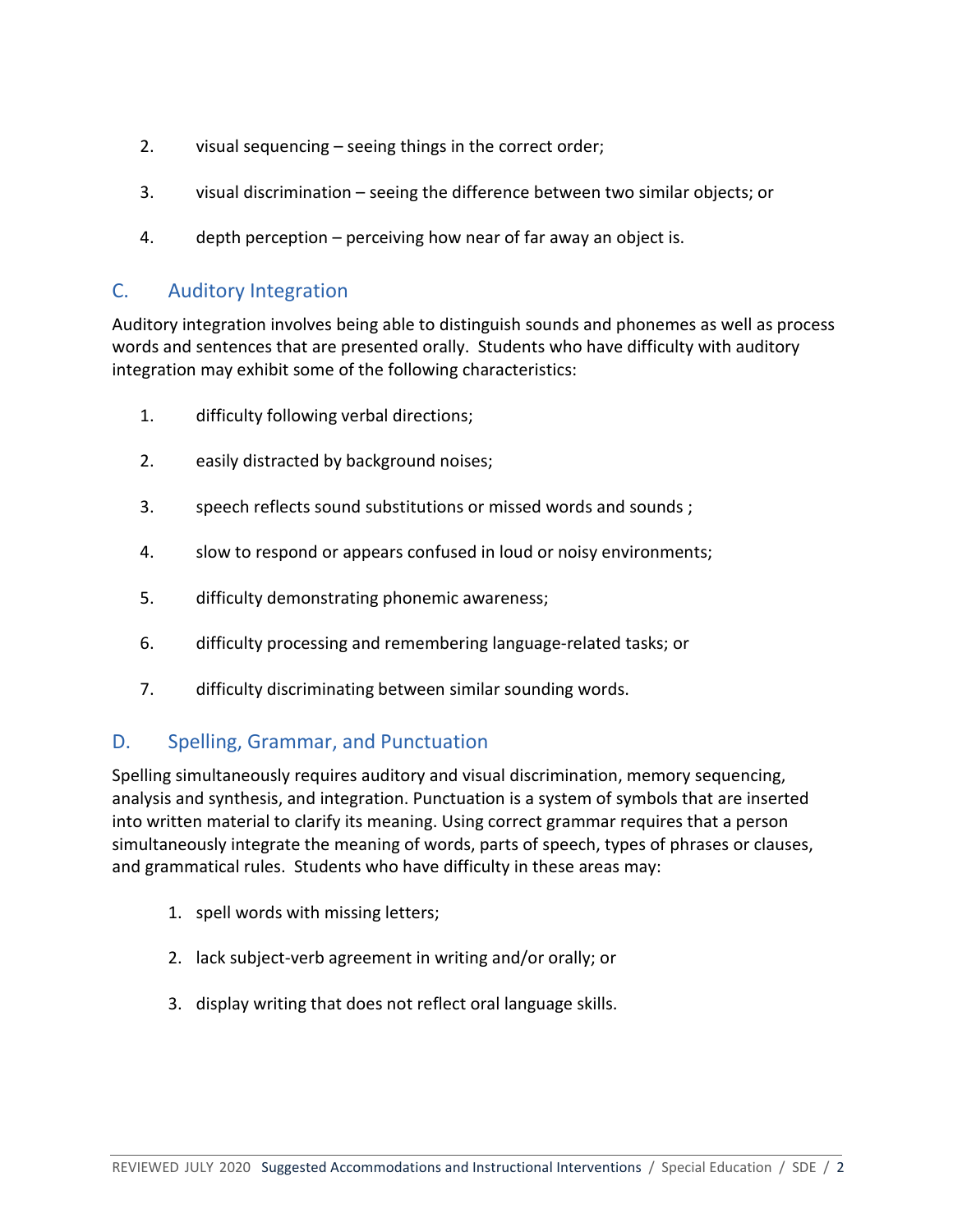# E. Reading

Difficulty in acquiring reading skills could be characterized by the following:

- 1. difficulty learning sound/symbol relationships (phonemes & phonics skills);
- 2. difficulty writing and spelling;
- 3. spatial directional confusion;
- 4. difficulty differentiating letters that look similar;
- 5. reversals of letters and numbers;
- 6. inaccurate visual and/or auditory feedback;
- 7. lack of fluent oral reading;
- 8. misreading known words;
- 9. ability to recognize words in isolation but not in context; or
- 10. difficulty understanding what is read (comprehension); or
- 11. difficulty learning new vocabulary words.

### F. Math

Math is a logical structure starting with the construction of simple relationships and then progressing to more complex tasks. Success with beginning math requires the ability to form and remember associations, understand basic relationships, and make generalizations. Success with more advanced math requires mastery in the skills of computation and problem solving. Students who have difficulty with math may have problems in the following areas:

- 1. memorizing basic facts;
- 2. organizing problems on paper;
- 3. solving problems;
- 4. identifying and selecting appropriate strategies;
- 5. organizing information to be learned;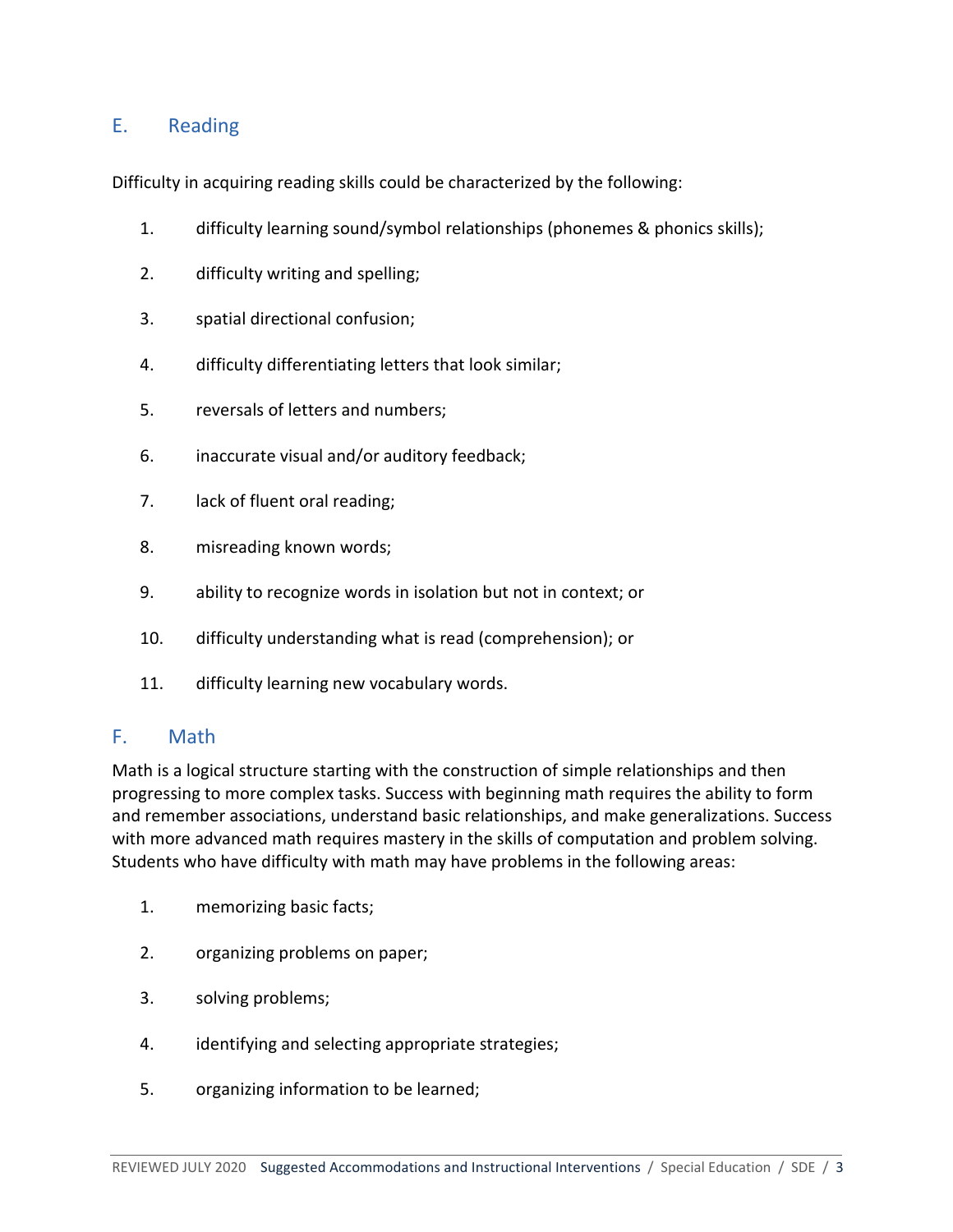- 6. monitoring problem-solving processes;
- 7. evaluating problems for accuracy; or
- 8. generalizing strategies to appropriate situations.

#### G. Written Expression

Written expression is a process that requires planning, organization, drafting, editing, and revising skills. Students who have difficulty with written expression may have problems in the following areas:

- 1. generating ideas;
- 2. retrieving words;
- 3. organizing thoughts into a coherent story;
- 4. getting started with writing a story;
- 5. revising a story; or
- 6. using vocabulary.

### H. Daily Organization

Maintaining daily organization can be a crucial key in the academic success of many people. Students who have difficulty in this area may need assistance with the following:

- 1. remembering schedules and appointments;
- 2. remembering assignments;
- 3. organizing assignments;
- 4. meeting deadlines and being punctual;
- 5. organizing work space;
- 6. study and work skills; or
- 7. time management.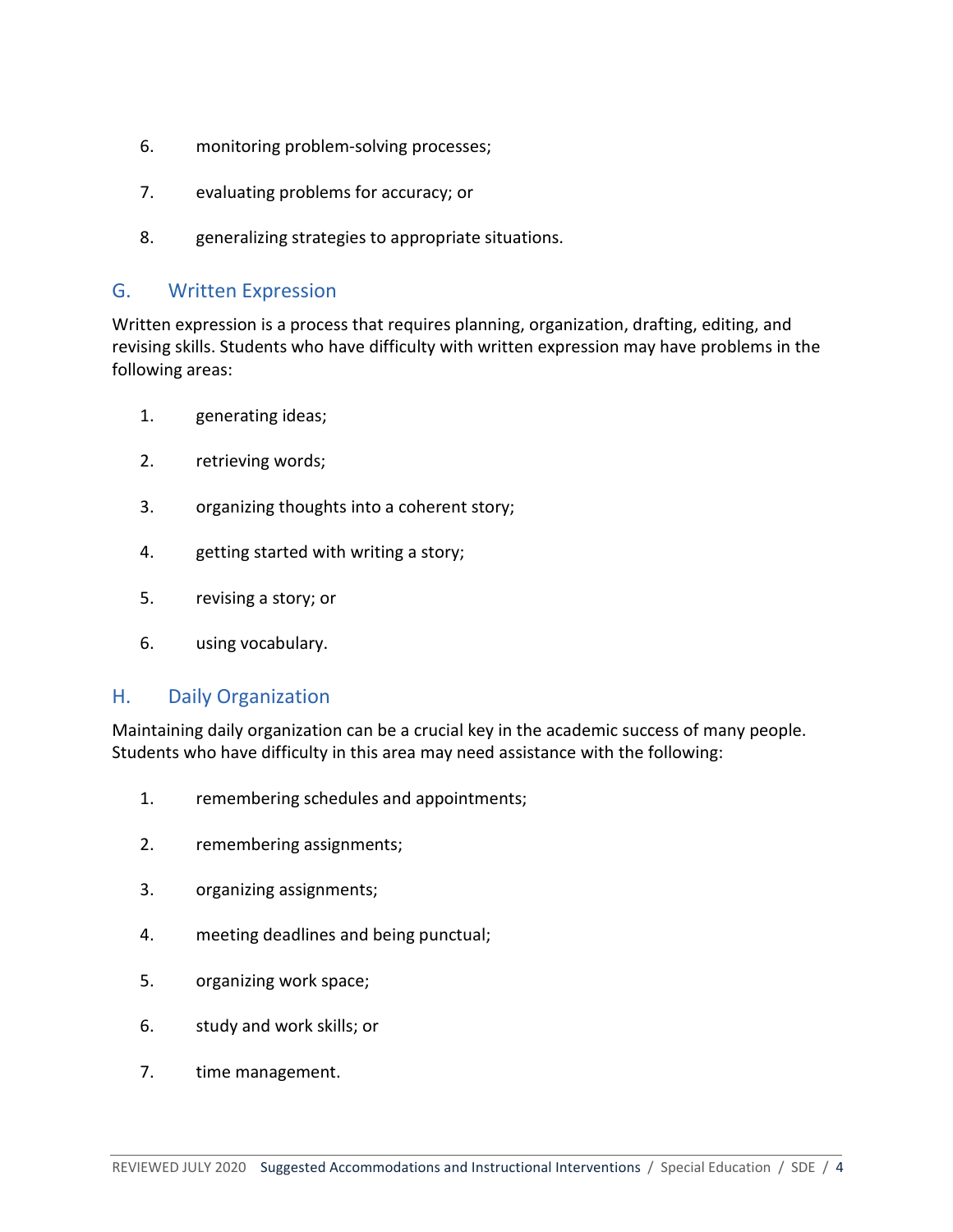## I. Social & Behavioral Skills

Participating in a classroom requires that students have such social and behavioral skills as working in groups and independently, following teacher directions, being respectful of others. Students who have difficulty in this area may exhibit the following:

- 1. violating personal space;
- 2. talking out of turn or "over" others;
- 3. unable to sit for reasonable periods of time;
- 4. refusing to follow teacher directions;
- 5. reacting physically or aggressively to teacher requests;
- 6. responding to frustrations or misunderstandings by hitting, name-calling or threatening

## **SECTION 2. SUGGESTIONS FOR SPECIFIC ACCOMMODATIONS**

| <b>Accommodations for Handwriting</b> |                                        |                                  |  |  |
|---------------------------------------|----------------------------------------|----------------------------------|--|--|
| Method                                | Material                               | Technology                       |  |  |
| different line spacing/line           | different kinds of paper<br>$\bullet$  | portable/stationary<br>$\bullet$ |  |  |
| colors                                | different colors of paper<br>$\bullet$ | keyboard                         |  |  |
| tape paper to the desk                | pencil holders/grips                   | use of computer<br>$\bullet$     |  |  |
| chalkboard practice<br>٠              | large/primary pencils<br>٠             | positioning device               |  |  |
| tracing exercises<br>$\bullet$        | jumbo crayons<br>$\bullet$             | wrist rests                      |  |  |
| talk through letter                   | markers<br>$\bullet$                   | movable/stationary               |  |  |
| formation                             | grease pencils<br>$\bullet$            | custom key guard                 |  |  |
| walk through letter                   | acetate sheets<br>$\bullet$            | tape recorder for verbal         |  |  |
| formation                             | transparency markers                   | answers                          |  |  |
| write letters in the air,             | paper stabilizers<br>$\bullet$         |                                  |  |  |
| sand, rice                            | arm stabilizer/arm guide<br>$\bullet$  |                                  |  |  |
| dot-to-dot                            | dycem for positioning                  |                                  |  |  |
| adapt tests to fill in the            | tactile letters<br>$\bullet$           |                                  |  |  |
| blanks                                | stencils/templates<br>$\bullet$        |                                  |  |  |
| multiple choice or                    | clipboards<br>$\bullet$                |                                  |  |  |
| true/false                            | tracing paper<br>$\bullet$             |                                  |  |  |
| provide additional time<br>٠          | electric eraser<br>$\bullet$           |                                  |  |  |
| shorten assignments<br>$\bullet$      | correction tape/pen/fluid              |                                  |  |  |
| photocopy notes                       | rubber name stamp<br>$\bullet$         |                                  |  |  |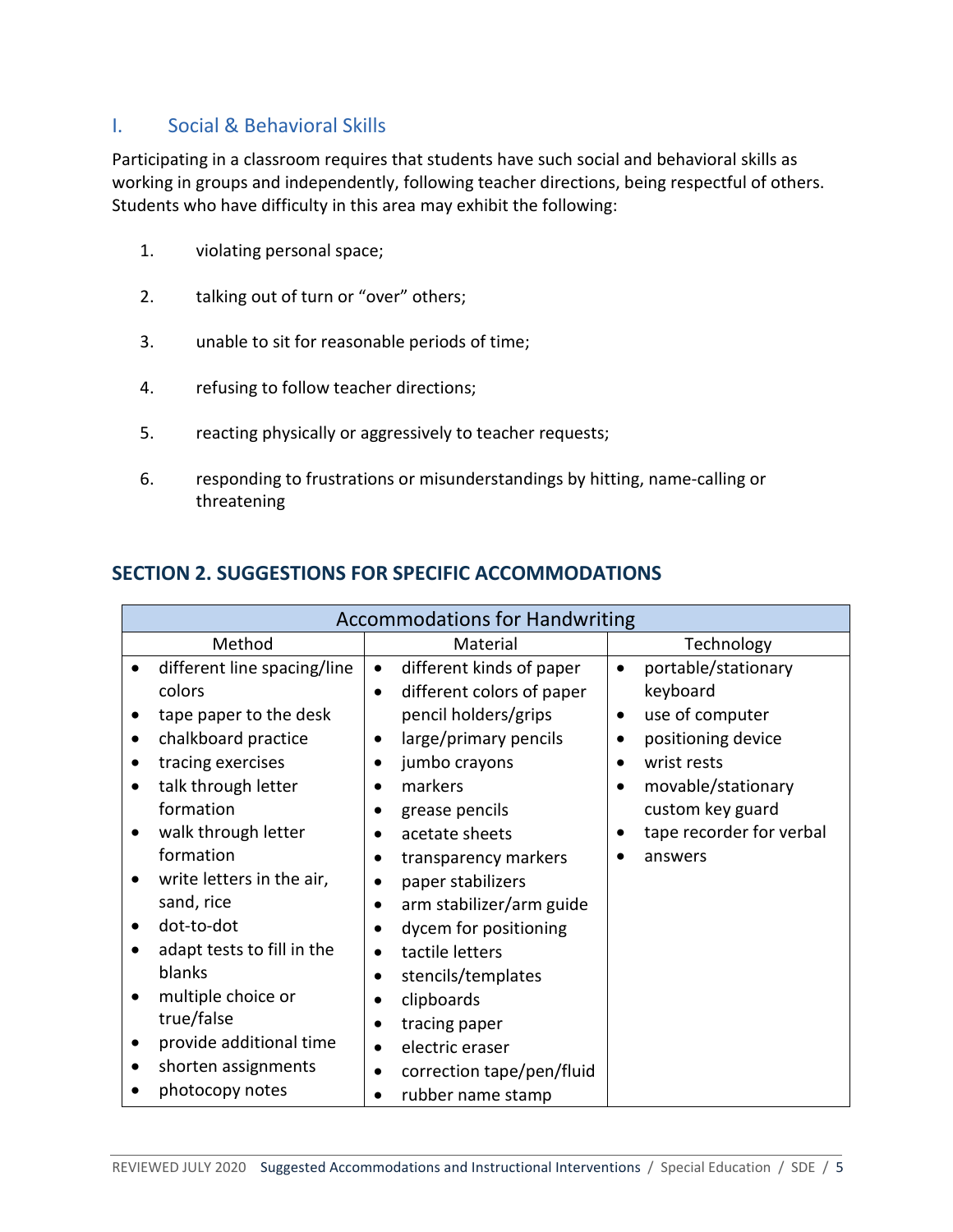|           | <b>Accommodations for Handwriting</b> |           |                        |            |
|-----------|---------------------------------------|-----------|------------------------|------------|
|           | Method                                |           | Material               | Technology |
|           | different writing                     | $\bullet$ | other rubber stamps    |            |
|           | implements                            |           | bingo blotter to make  |            |
|           | paper position                        |           | selections             |            |
|           | student position                      |           | labels/stickers with   |            |
|           | avoid using short pencils             |           | names                  |            |
|           | peer dictation                        |           | automatic number stamp |            |
| $\bullet$ | cross-age tutoring                    |           | highlighters           |            |
|           | allow for verbal answers              |           | easel                  |            |
|           | test orally                           |           | slant board/wedge      |            |
|           | typing/keyboarding                    | $\bullet$ | personal chalkboard    |            |
|           | instruction                           |           | weighted wrist bands   |            |
|           | positioning student                   |           |                        |            |
|           |                                       |           |                        |            |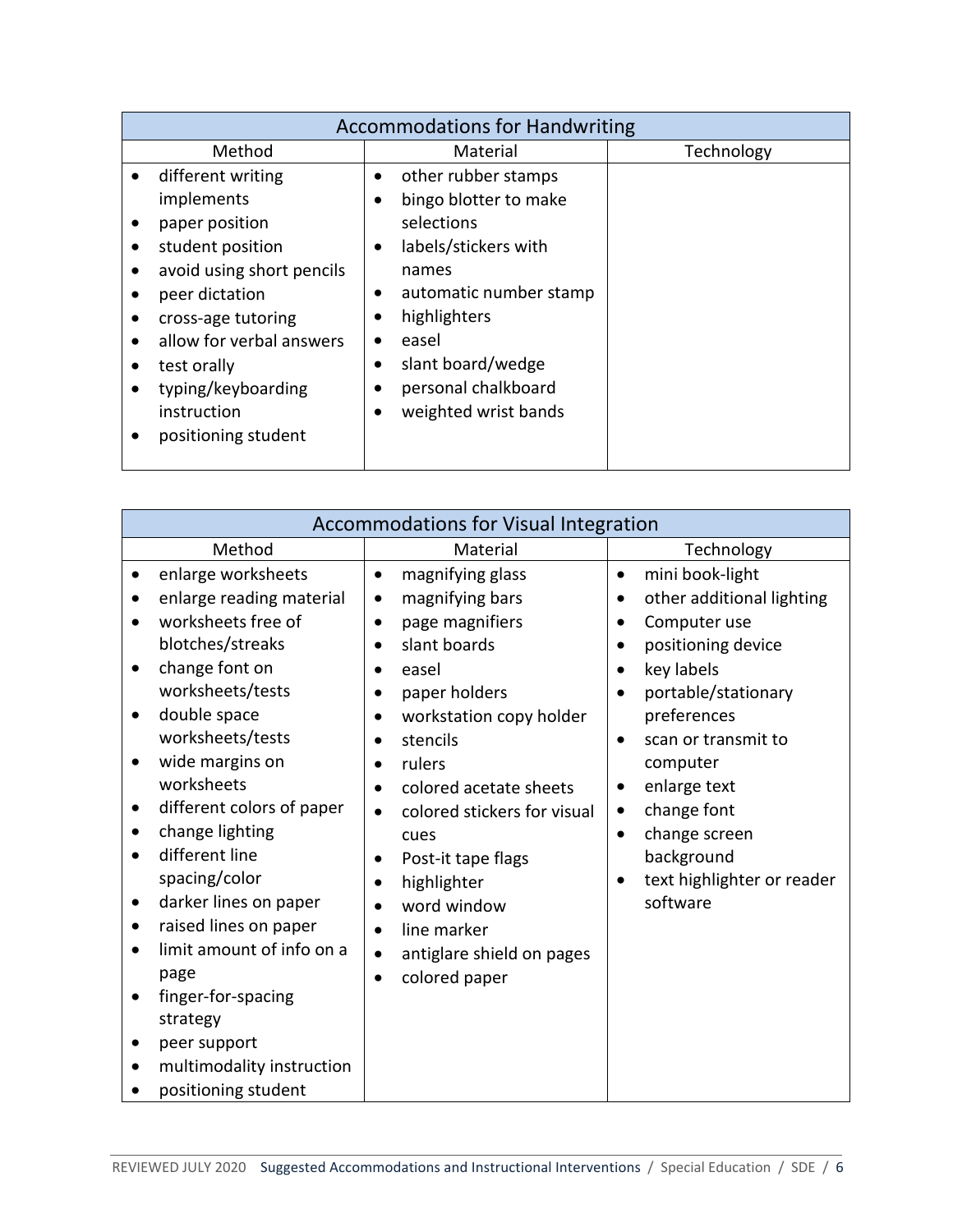| <b>Accommodations for Auditory Integration</b>                                                                                                                                                                                                                                                            |                                                                                                                                                                    |                                                                                                                                                  |  |  |
|-----------------------------------------------------------------------------------------------------------------------------------------------------------------------------------------------------------------------------------------------------------------------------------------------------------|--------------------------------------------------------------------------------------------------------------------------------------------------------------------|--------------------------------------------------------------------------------------------------------------------------------------------------|--|--|
| Method                                                                                                                                                                                                                                                                                                    | Material                                                                                                                                                           | Technology                                                                                                                                       |  |  |
| limit amount of<br>$\bullet$<br>information delivered<br>orally<br>peer support<br>pair oral instruction with<br>visual & tactile cues<br>positioning student away<br>from noise sources<br>provide note-taker for<br>$\bullet$<br>lectures or copies of<br>notes<br>frequent checks for<br>understanding | auditory "trainer" or<br>$\bullet$<br>classroom sound-field<br>headphones<br>copies of notes for<br>$\bullet$<br><b>lectures</b><br>visual organizers<br>$\bullet$ | auditory "trainer" or<br>$\bullet$<br>classroom sound-field<br>headphones<br>computer software that<br>visually tracks<br>information read aloud |  |  |

| Accommodations for Spelling, Grammar, and Punctuation                                                                                                                                                                                                                                                                                                                                                                        |                                                                                                                                                                                                                                                                                                              |                                                                                                                                                                                                                                                   |  |  |
|------------------------------------------------------------------------------------------------------------------------------------------------------------------------------------------------------------------------------------------------------------------------------------------------------------------------------------------------------------------------------------------------------------------------------|--------------------------------------------------------------------------------------------------------------------------------------------------------------------------------------------------------------------------------------------------------------------------------------------------------------|---------------------------------------------------------------------------------------------------------------------------------------------------------------------------------------------------------------------------------------------------|--|--|
| Method                                                                                                                                                                                                                                                                                                                                                                                                                       | Material                                                                                                                                                                                                                                                                                                     | Technology                                                                                                                                                                                                                                        |  |  |
| allow more time for<br>$\bullet$<br>completion<br>reduce number of words<br>$\bullet$<br>paired word associations<br>٠<br>self-verbalization<br>imagery<br>mnemonic devices<br>$\bullet$<br>multimodality instruction<br>$\bullet$<br>peer modeling<br>cross-age tutoring<br>$\bullet$<br>"word wall" of common<br>$\bullet$<br>words<br>spelling-word booklet<br>$\bullet$<br>problem-word lists<br>$\bullet$<br>word banks | flash cards<br>$\bullet$<br>magnetic board and<br>letters<br>flannel board and letters<br>$\bullet$<br>rubber word stamps<br>$\bullet$<br>rubber letter stamps<br>$\bullet$<br>highlighters<br>٠<br>personal chalkboard<br>$\bullet$<br>pocket dictionary<br>$\bullet$<br>3-ring notebook<br>٠<br>dictionary | tape recorder<br>electronic pocket spell<br>checker<br>electronic dictionary<br>$\bullet$<br>Language Master<br>Speaking Language<br>Master<br>Spelling Ace/Spell Master<br>$\bullet$<br>computer software with<br>spell check & grammar<br>check |  |  |

| <b>Accommodations for Reading</b> |                           |           |                 |  |                         |
|-----------------------------------|---------------------------|-----------|-----------------|--|-------------------------|
|                                   | Method                    |           | Material        |  | Technology              |
|                                   | extra time for completion | $\bullet$ | magnifying bars |  | Digital Book System     |
|                                   | enlarged text             |           | page magnifiers |  | tape recorder           |
|                                   | shorten assignments       |           | colored acetate |  | "Books on Tape" Program |
|                                   | simplify text             |           | word window     |  |                         |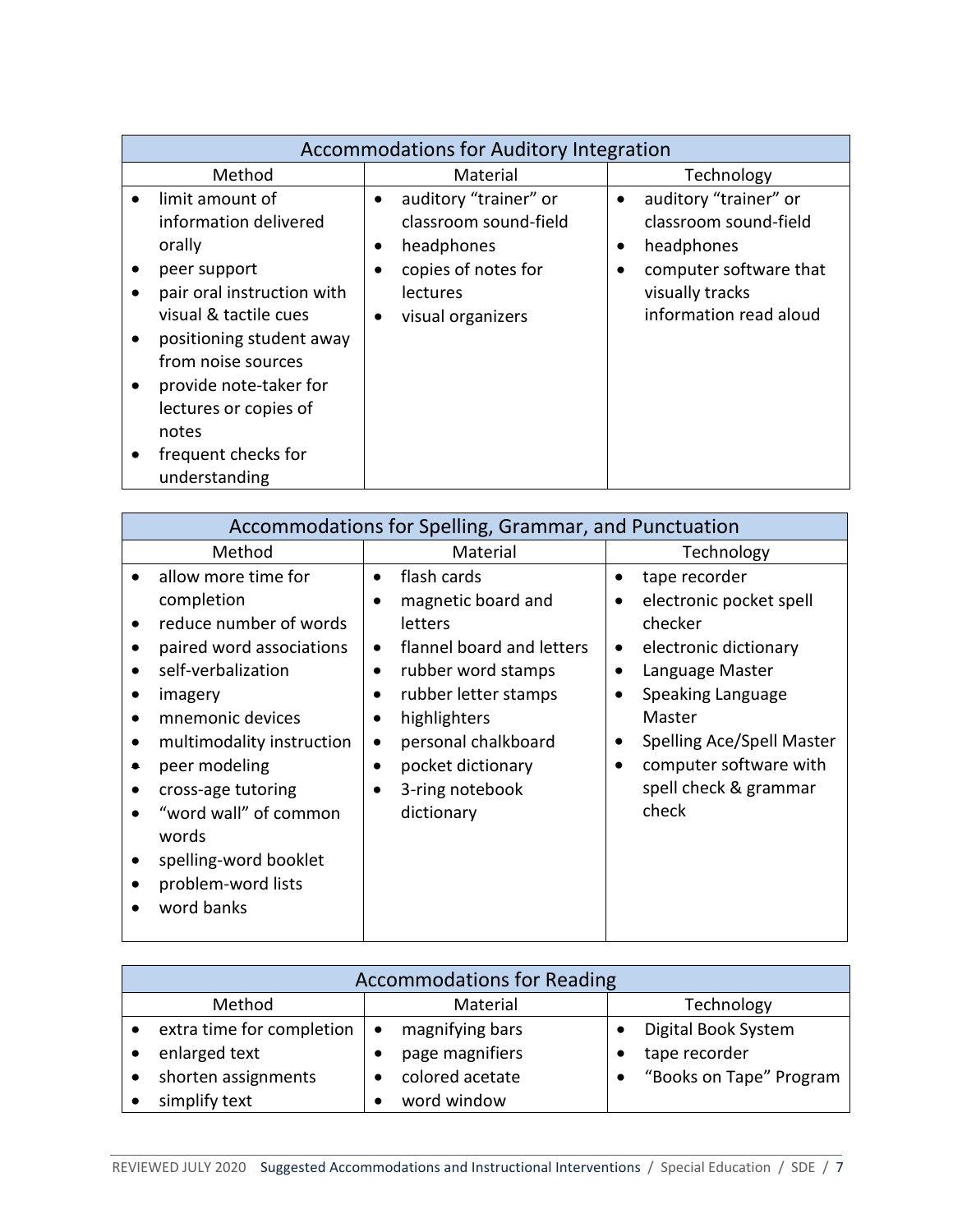| <b>Accommodations for Reading</b>                                                                                                                                                                                                                                                                                                                                                                                                                                                                                                                                                                                                                                                                                                                                                                        |                                                                                                                                                                                                                                         |  |  |  |
|----------------------------------------------------------------------------------------------------------------------------------------------------------------------------------------------------------------------------------------------------------------------------------------------------------------------------------------------------------------------------------------------------------------------------------------------------------------------------------------------------------------------------------------------------------------------------------------------------------------------------------------------------------------------------------------------------------------------------------------------------------------------------------------------------------|-----------------------------------------------------------------------------------------------------------------------------------------------------------------------------------------------------------------------------------------|--|--|--|
| Method<br>Material                                                                                                                                                                                                                                                                                                                                                                                                                                                                                                                                                                                                                                                                                                                                                                                       | Technology                                                                                                                                                                                                                              |  |  |  |
| highlight key concepts<br>flash cards<br>$\bullet$<br>$\bullet$<br>provide chapter outlines<br>letter cards<br>$\bullet$<br>story frame before,<br>word cards<br>$\bullet$<br>$\bullet$<br>during, after<br>sentence cards<br>$\bullet$<br>echo reading<br>tactile letters and words<br>٠<br>$\bullet$<br>positive approach<br>magnetic board and<br>٠<br>$\bullet$<br>story mapping<br><b>letters</b><br>felt board and<br>vary approach<br>$\bullet$<br>letters/words<br>multimodality instruction<br>$\bullet$<br>colored paper clips to<br>information organizer<br>$\bullet$<br>٠<br>mark pages<br>structured study guides<br>$\bullet$<br>notebook tabs<br>what-you-need-to-know<br>$\bullet$<br>Post-it tape flags<br>chart<br>$\bullet$<br>highlighter<br>study carrel<br>$\bullet$<br>$\bullet$ | record books/reading<br>$\bullet$<br>material<br>headphones<br>$\bullet$<br>Language Master<br>Speaking Language<br>Master<br><b>Word Master</b><br>electronic dictionary<br>computer use:<br>software that highlights<br>or reads text |  |  |  |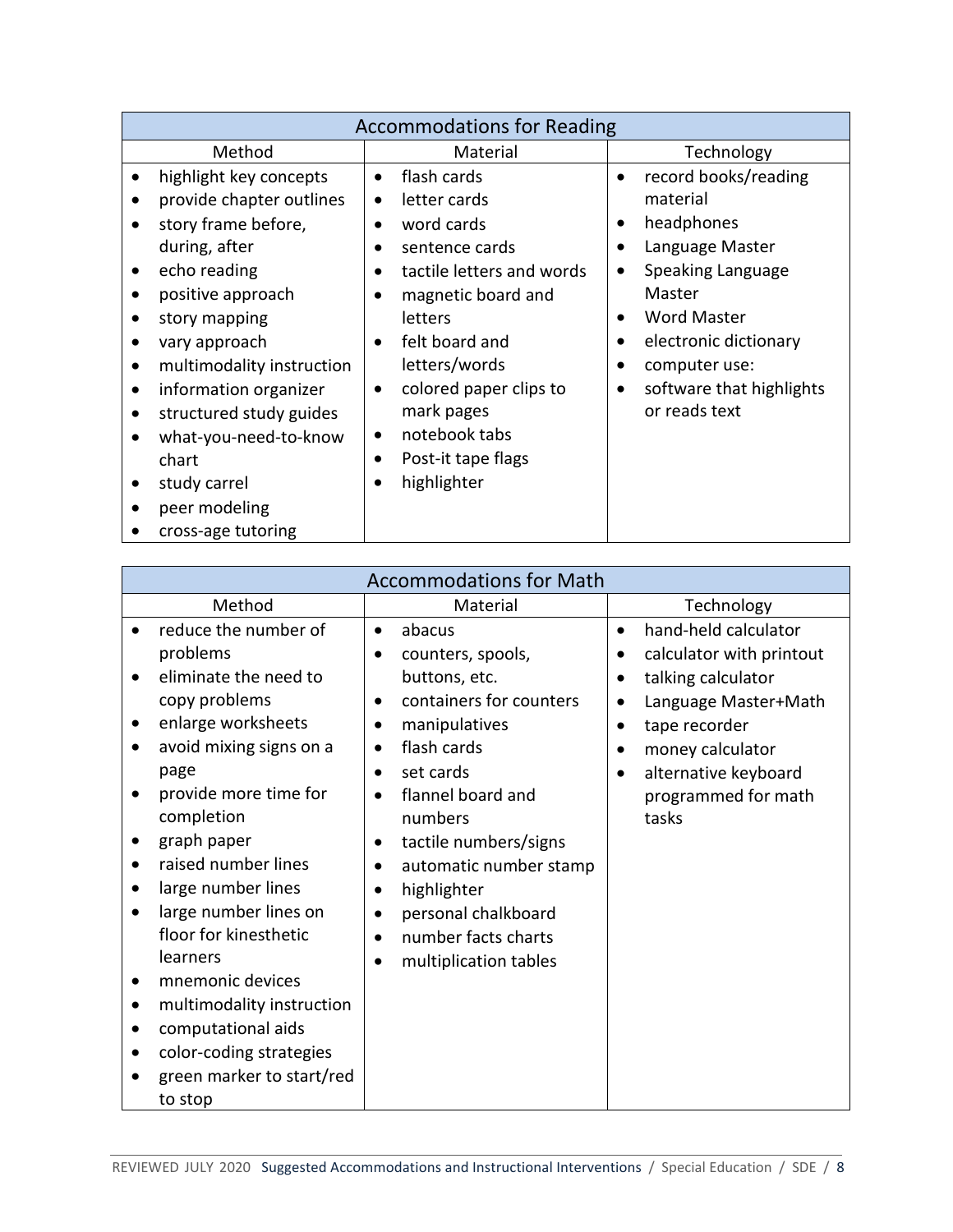| <b>Accommodations for Math</b>                                |          |            |  |  |
|---------------------------------------------------------------|----------|------------|--|--|
| Method                                                        | Material | Technology |  |  |
| peer modeling<br>cross-age tutoring<br>provide formula sheets |          |            |  |  |

| <b>Accommodations for Written Expression</b>                                                                                                                                                                                                                                                                                                                               |                                                                                                                                                                                                                                            |                                                                                                                                                                                                                                                                                                                                                                                                                   |  |
|----------------------------------------------------------------------------------------------------------------------------------------------------------------------------------------------------------------------------------------------------------------------------------------------------------------------------------------------------------------------------|--------------------------------------------------------------------------------------------------------------------------------------------------------------------------------------------------------------------------------------------|-------------------------------------------------------------------------------------------------------------------------------------------------------------------------------------------------------------------------------------------------------------------------------------------------------------------------------------------------------------------------------------------------------------------|--|
| Method                                                                                                                                                                                                                                                                                                                                                                     | Material                                                                                                                                                                                                                                   | Technology                                                                                                                                                                                                                                                                                                                                                                                                        |  |
| extra time for completion<br>shorten assignments<br>content outlines<br>$\bullet$<br>writing/story starters<br>$\bullet$<br>positive approaches<br>$\bullet$<br>study carrel<br>$\bullet$<br>formulate sentences<br>$\bullet$<br>aloud<br>peer modeling<br>$\bullet$<br>cross-age tutoring<br>$\bullet$<br>re-teach proof-reading<br>$\bullet$<br>use of visual organizers | note cards<br>$\bullet$<br>word cards<br>$\bullet$<br>sentence cards<br>$\bullet$<br>clipboards<br>٠<br>pocket dictionary<br>pocket thesaurus<br>$\bullet$<br>highlighter<br>$\bullet$<br>chart of grammar rules<br>٠<br>visual organizers | tape record thoughts<br>$\bullet$<br>before writing<br>tape record story to<br>proofread<br>headphones<br>$\bullet$<br>electronic dictionary<br>$\bullet$<br>electronic thesaurus<br>$\bullet$<br><b>Word Master</b><br>٠<br><b>Speaking Dictionary</b><br>٠<br>Companion<br>electric eraser<br>$\bullet$<br>word-predictor software<br>speech-to-text software<br>organizational software<br>such as Inspiration |  |

| <b>Accommodations for Daily Organization</b> |                               |                                  |                         |  |
|----------------------------------------------|-------------------------------|----------------------------------|-------------------------|--|
| Method                                       |                               | Material                         | Technology              |  |
| bulletin board schedule<br>$\bullet$         |                               | pocket organizer or<br>$\bullet$ | electronic              |  |
| pocket schedule                              | planner                       |                                  | memo/schedule masters   |  |
| schedule in notebook                         | personal organizer<br>٠       | ٠                                | electronic pocket       |  |
| appointment book                             | clipboards                    |                                  | organizer/planner       |  |
| assignment sheets                            | stapler                       |                                  | tape record schedule/   |  |
| reminder cards                               | sticky notes for<br>$\bullet$ |                                  | assignments             |  |
| study carrel for individual                  | reminders                     |                                  | digital diary           |  |
| work                                         | notebook tabs<br>$\bullet$    |                                  | electric stapler        |  |
| color-coding strategies                      | Post-it tape flags            |                                  | organizational software |  |
| peer support                                 | $\bullet$                     | colored paper clips              | such as Inspiration     |  |
| cross-age support                            | highlighter                   | $\bullet$                        | Student information     |  |
| homework journal<br>$\bullet$                | storage cubicles<br>$\bullet$ |                                  | management systems      |  |
| structured study guides                      | visual organizers             |                                  |                         |  |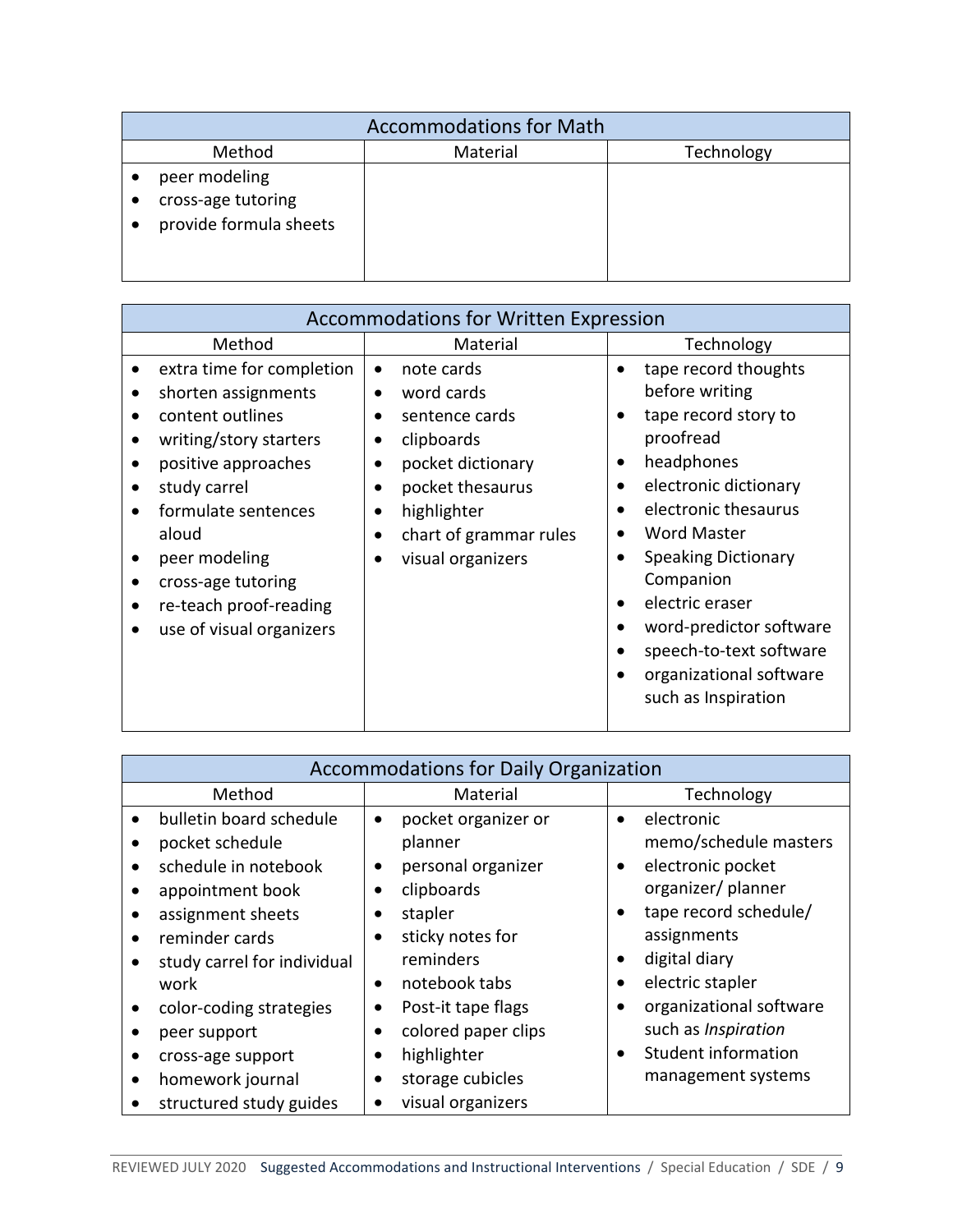| <b>Accommodations for Daily Organization</b>                            |          |                                              |  |  |
|-------------------------------------------------------------------------|----------|----------------------------------------------|--|--|
| Method                                                                  | Material | Technology                                   |  |  |
| post signs and label areas<br>in room<br>tape a schedule on the<br>desk |          | with homework site for<br>parents & students |  |  |
| use of visual organizers                                                |          |                                              |  |  |

| <b>Accommodations for Social &amp; Behavior Skills</b>                                                                                                                                                                                                                                                                                                                                             |                                                                                                                                                                                                                                                                                    |                                                                                                                                                    |
|----------------------------------------------------------------------------------------------------------------------------------------------------------------------------------------------------------------------------------------------------------------------------------------------------------------------------------------------------------------------------------------------------|------------------------------------------------------------------------------------------------------------------------------------------------------------------------------------------------------------------------------------------------------------------------------------|----------------------------------------------------------------------------------------------------------------------------------------------------|
| Method                                                                                                                                                                                                                                                                                                                                                                                             | Material                                                                                                                                                                                                                                                                           | Technology                                                                                                                                         |
| offer choices<br>model social interactions<br>peer modeling<br>$\bullet$<br>reinforce positive<br>$\bullet$<br>behaviors<br>rearrange student<br>٠<br>seating<br>teach replacement skills<br>٠<br>allow calm-down breaks<br>$\bullet$<br>provide calm down or<br>$\bullet$<br>quiet area<br>approach student<br>$\bullet$<br>privately<br>redirect to appropriate<br>٠<br>behavior<br>review rules | behavioral contract or<br>$\bullet$<br>plan<br>personal copy of class<br>$\bullet$<br>rules<br>visual reminders of<br>$\bullet$<br>appropriate behavior<br>tokens<br>$\bullet$<br>counters for tracking<br>$\bullet$<br>small items for<br>$\bullet$<br>reinforcers<br>timers<br>٠ | computer use for school-<br>home communication<br>watches with reminder<br>buttons<br>computer software to<br>develop schedules, social<br>stories |

Information in the foregoing tables was adapted from material developed by Judy Marquette in conjunction with the Central Instructional Support Center (CISC), Pennsylvania Department of Education, Pennsylvania Department of Public Welfare

With additional information from the [Intervention Central web](http://www.interventioncentral.org/) site developed by Jim Wright. November 1, 2006.

[Learning Disabilities Association of America web-site.](http://www.ldanatl.org/) Auditory processing. November 1, 2006.

[Assistive Technology for Math.](http://www.aimstar.knowability.org/) November 1, 2006.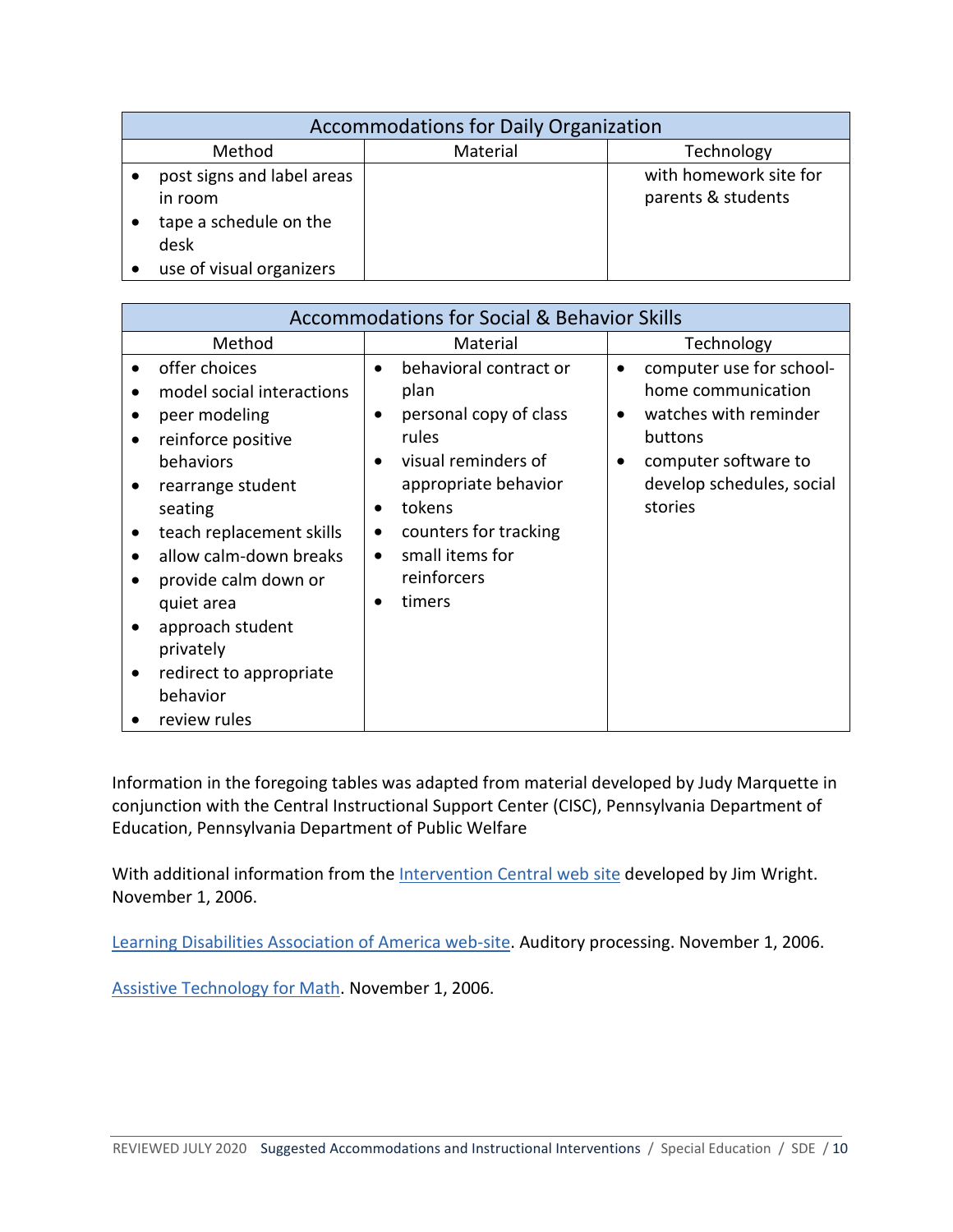# **SECTION 3. RESOURCES FOR INSTRUCTIONAL STRATEGIES AND INTERVENTIONS**

The key difference between an instructional strategy and an accommodation is this: Instructional strategies involve direct teaching. An accommodation makes it easier for the student to access instruction but does not necessarily include direct instruction. The following list provides resources that can be accessed for information on instructional strategies and interventions.

Interventions should be documented and monitored to determine progress and future decisions.

#### **Literature Resources:**

Burns, M. (2000). About teaching mathematics: A K-8 Resource. Sausalito, CA: Math Solutions Publications.

Carnine, D.; Coyne, M.; Dixon, R., Kame'enui, E.; Simmons, D. (2002). Effective Teaching Strategies that Accommodate Diverse Learners. Upper Saddle River, NJ: Merrill Prentice Hall.

Garnett, K. (1994). Thinking about inclusion and learning disabilities: A teacher's guide. Arlington, VA: The Council for Exceptional Children.

Heacox, D. (2002). Differentiating instruction in the regular classroom: How to reach and teach all learners, grades 3-12. Minneapolis, MN: Free Spirit Publishing, Inc.

Marzano, Robert, Pickering, Debra & Marzano, Jana S. (2003). Classroom Management That Works: Research Based Strategies for Every Teacher.

Marzano, Robert, Pickering, Debra, Pollack, Jane E. (2001). Classroom Instructions that Work: Research Based Strategies for Increasing Student Achievement.

Nunley, K. (2006). Differentiating the high school classroom. Thousand Oaks: Corwin Press.

Thompson, L. & Luce, T. (2005). Do what works: How proven practices can improve America's public schools. Dallas, TX: Ascent Education Press.

Tomlinson, C.; McTighe, J. (2006). Integrating differentiated instruction & understanding by design. Alexandria, VA: ASCD.

Tomlinson, C.; Strickland, C. (2005). Differentiation in Practice: A resource guide for differentiating curriculum. Alexandria, VA: ASCD.

Wagner, S. (1999). Inclusive programming for elementary students with autism. Arlington, TX: